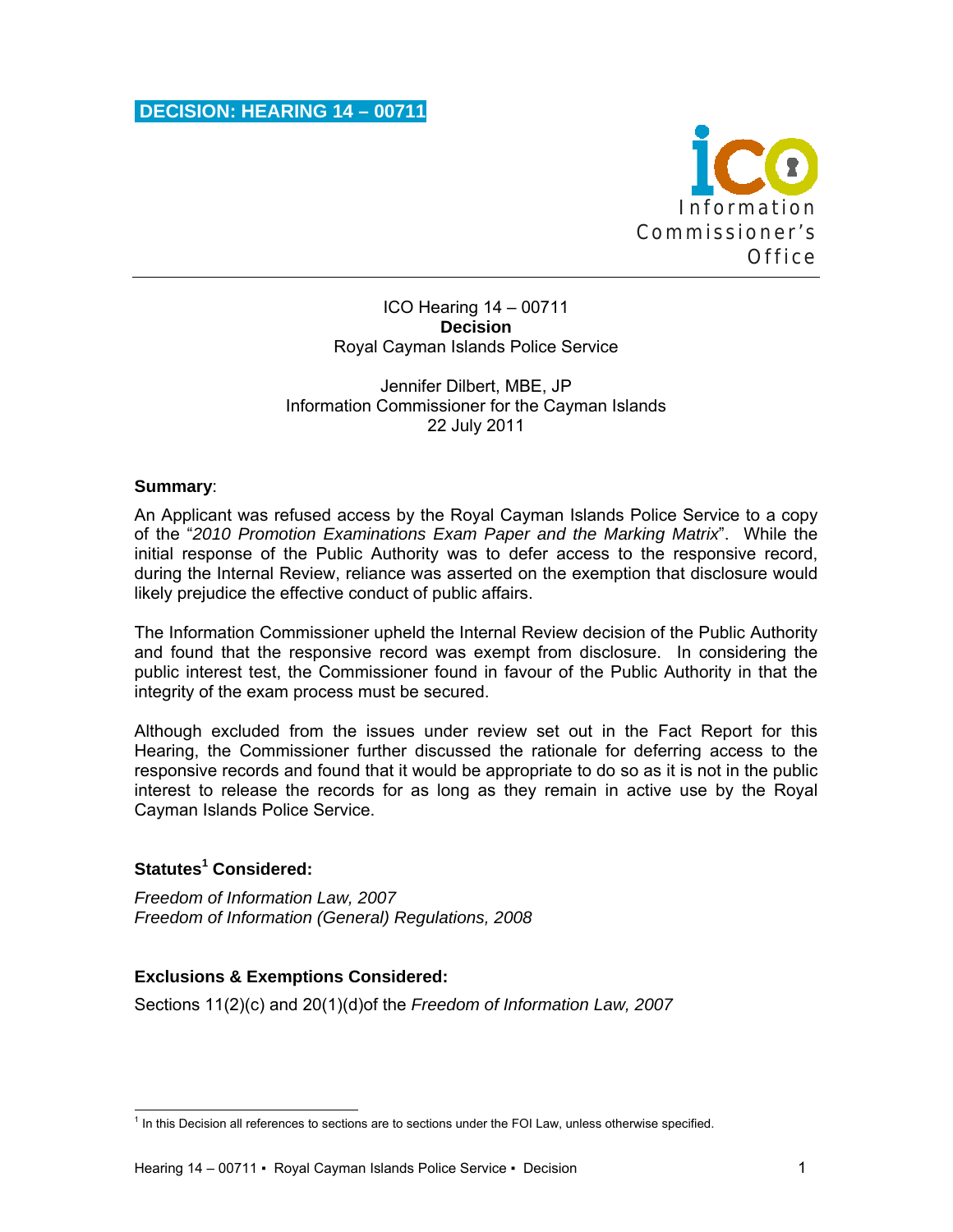## **Contents:**

| Α.          | <b>INTRODUCTION</b>                         | $\mathcal{P}$ |
|-------------|---------------------------------------------|---------------|
| В.          | <b>RCIPS EXAMINATIONS</b>                   | $\mathcal{P}$ |
| $C_{\cdot}$ | PROCEDURAL MATTERS                          | 3             |
| D.          | <b>ISSUES UNDER REVIEW IN THIS HEARING</b>  | 3             |
| Ε.          | <b>CONSIDERATION OF ISSUES UNDER REVIEW</b> | 5             |
| Е.          | <b>FINDINGS AND DECISION</b>                | 11            |

# **A. INTRODUCTION**

- [1] On 13 October 2010 the Applicant made a request to the Royal Cayman Islands Police Service ("RCIPS") for a copy of the "*2010 Promotion Examinations Exam Paper and the Marking Matrix*". This was later clarified to mean the 2010 Promotion Exam question papers for both sergeants and constables and the answer papers used to mark said exams which is referred to as the Answer Matrix.
- [2] ]On 10 November 2010 the RCIPS responded to the Applicant deferring access under section 11(2)(c) of the Freedom of Information Law 2007 ("FOI Law"). The reason claimed for the deferral was that "*the examination questions will be used in future exams".* The Applicant was informed that when questions would cease to be used, they "*will be considered for disclosure on a case by case basis."*
- [3] On 18 November 2010 the Applicant requested an internal review of the decision.
- [4] On 26 January 2011 the Chief Officer upheld the RCIPS's initial decision to defer the release of the records under section 11(2)(c).
- [5] On 16 February 2011 the Applicant appealed the matter to the Information Commissioner. In accordance with the procedures of the Information Commissioner's Office ("ICO") an attempt was made to resolve the matter through mediation, but an amicable resolution was not found.
- [6] On 11 May 2011 the Chief Officer retracted and revised the previous Internal Review decision, relying instead on the exemption in section 20(1)(d), that disclosure would prejudice, or be likely to prejudice, the effective conduct of public affairs.
- [7] A formal Hearing was commenced on 12 May 2011.

## **B. RCIPS EXAMINATIONS**

[8] The RCIPS conducts annual promotion examinations to identify officers who have attained the necessary knowledge to be promoted from the rank of constable to sergeant, and sergeant to inspector. This Hearing deals with an application to the RCIPS for copies of promotion exam question papers for both constables and sergeants, and the answer papers referred to as the "answer (or marking) matrix", used in the promotion exams held on 22 September 2010.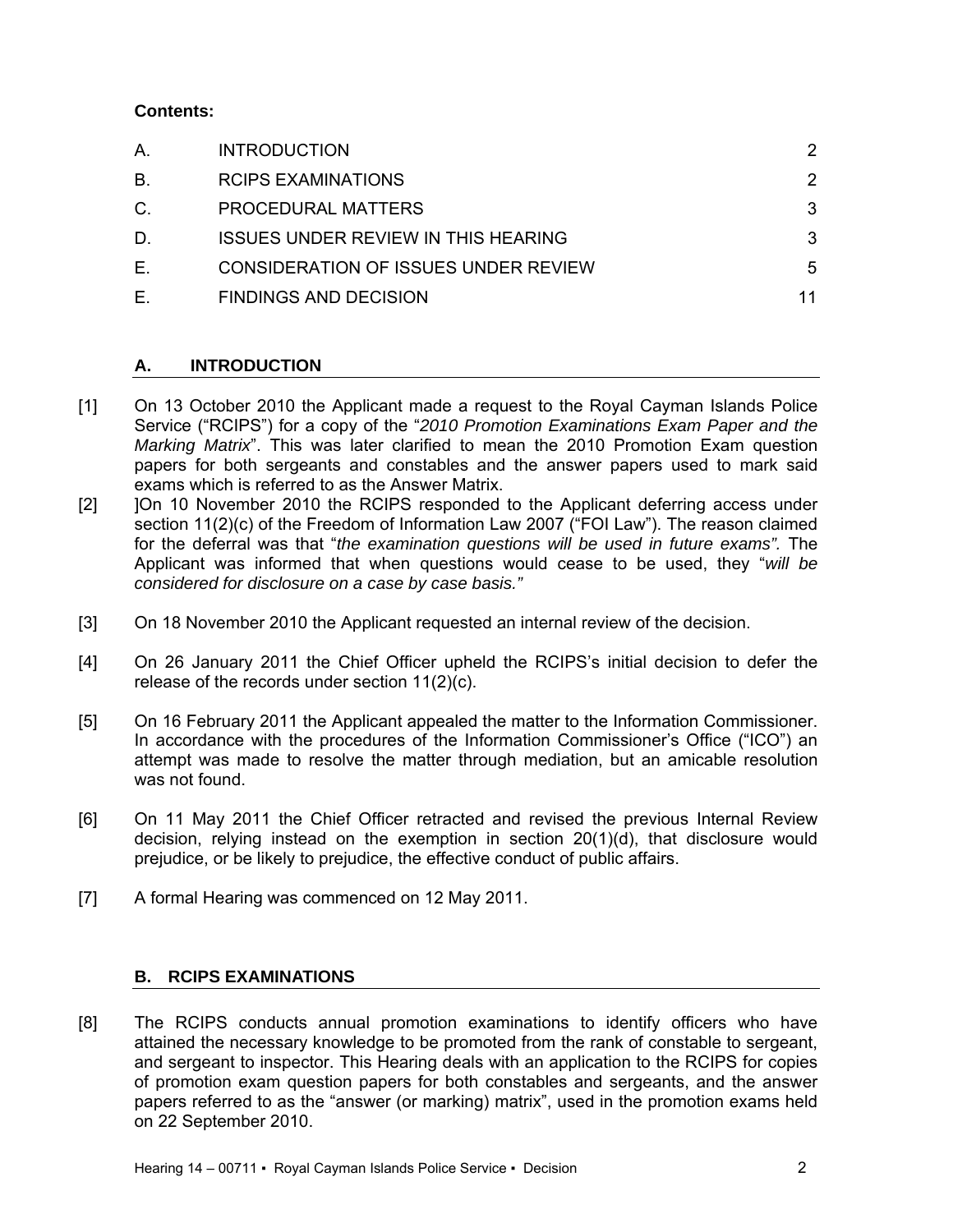- [9] The exams were written and marked by the Training Instructor who is a police sergeant in the RCIPS's Training and Development Unit. The exams consisted of one hundred multiple choice questions, of which the pass mark was 60 percent. The "RCIPS Training Department 2010 Examination Policy" states that an unsuccessful candidate will not have an opportunity to resit a failed paper until the following year. Additionally any officer attaining a score of 25 percent or less will be excluded from the next examination.
- [10] Prior to the 2010 examinations, examinations took the form of essay questions. The format of the exams was changed for the first time in 2010 to multiple choice questions to be answered on a printed matrix provided to those sitting the exams.

## **C. PROCEDURAL MATTERS**

- [11] Section 34(3)(b) of the Law specifies that a chief officer must complete an internal review within 30 calendar days, and there is no provision for extending this time period.
- [12] The Chief Officer of the RCIPS took nearly two months to complete the Internal Review, and then caused additional delays by remaining unresponsive to the communications of the ICO during the mediation process. As late as one day before the Notice of Hearing was sent out, nearly three months after the appeal to the ICO was made, and more than seven months after the request was originally received by the RCIPS, the Chief Officer retracted the previous Internal Review decision, and reformulated his conclusions based on a new exemption. The retraction of a previous position itself is not at issue, since it is a legitimate outcome of mediation. However, delaying an internal review decision effectively denies the Applicant's right to access government records as intended under the Law.

## **D. ISSUES UNDER REVIEW IN THIS HEARING**

- [13] The issues to be decided in this Hearing are:
	- **1. Section 20(1)(d) –** Is the responsive record exempt from disclosure because its disclosure would prejudice, or would be likely to prejudice, the effective conduct of public affairs?
- [14] Apart from the procedural irregularities noted above, there is a more substantial question on the actual issue under consideration in this Decision, which also needs to be addressed. There is some confusion on this point, resulting from the wavering position of the RCIPS which has shifted since its first response to the Applicant in this matter.
- $[15]$  In its initial decision the RCIPS relied on the deferral under section  $(11)(2)(c)$ , but in his revised Internal Review, the Chief Officer changed this position to rely on the exemption in section 20(1)(d) that is, that disclosure of the record would otherwise prejudice, or would be likely to prejudice, the effective conduct of public affairs. However, in its Hearing Submission, the RCIPS again relied on deferral under section 11(2)(c) and did not address section 20(1)(d).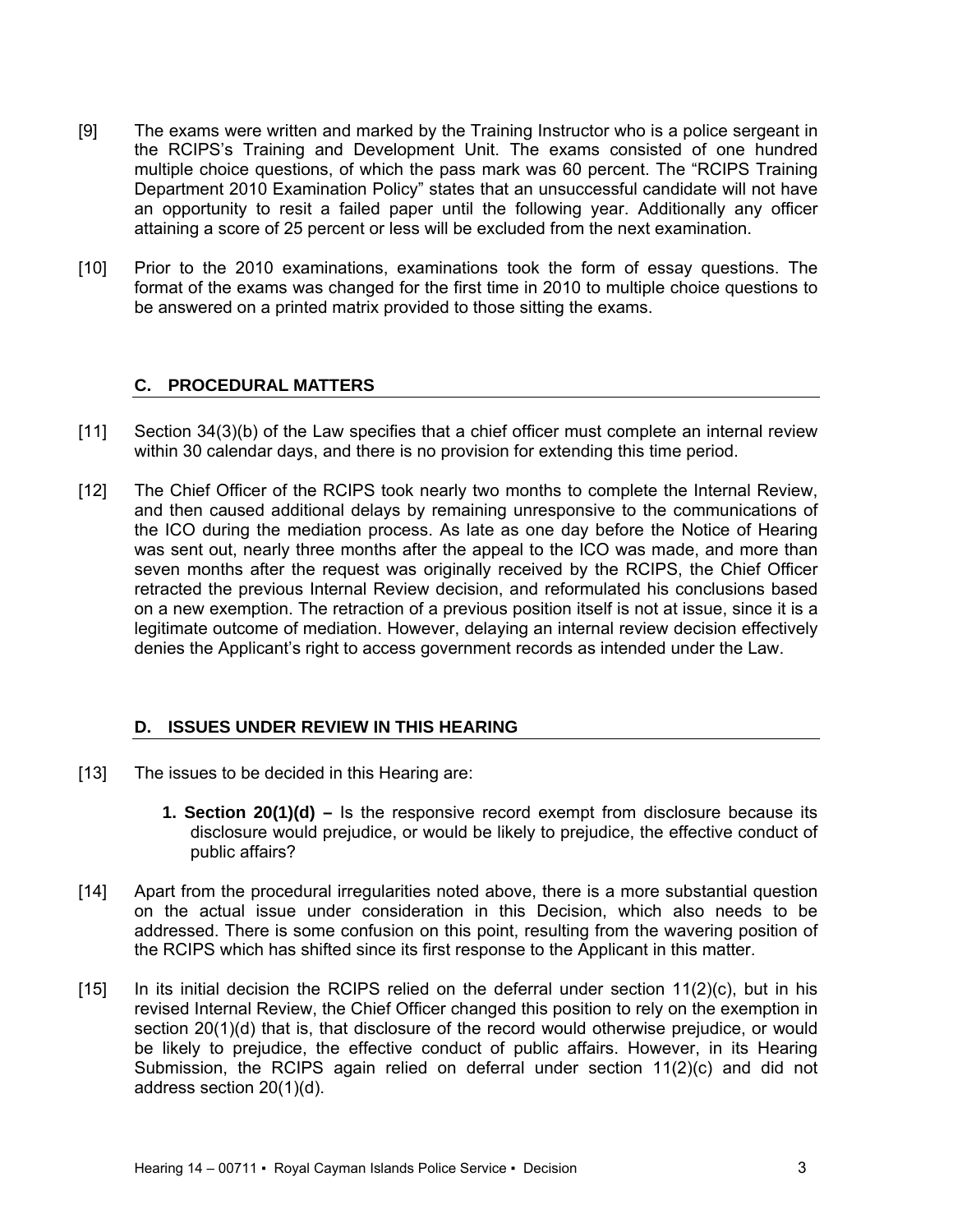- [16] The Notice of Hearing indicated clearly that it was the consideration of the exemption in section 20(1)(d) which constituted the basis of this Hearing, and both parties were invited to submit their views accordingly. In light of this, I find it astonishing that the RCIPS's Submission did not have a single thing to say about the exemption in section  $20(1)(d)$ . Instead, the RCIPS's Submission focused entirely on the deferral of access under section 11(2)(c), which had in fact been retracted by the Chief Officer.
- [17] This omission shows a lack of coordination and communication within the Public Authority, even after a prolonged attempt at mediation on the part of the ICO, and in the face of a Hearing under the FOI Law, which undermines the effectiveness of the appeal and hearing process specifically, and the FOI law in general.
- [18] The Applicant's Reply Submission correctly notes that the RCIPS's Submission has not forwarded reasons why the exemption in section 20(1)(d) should apply. According to the Applicant, the RCIPS's Submission is therefore "*completely irrelevant to the issue in the present hearing*", and, "*said submissions... must be ignored by the ICO*" since the RCIPS has failed to discharge its burden under section 43(2) of the FOI Law. This section states that:
	- *"43...*

(2) *In any appeal under section 42, the burden of proof shall be on the public... body to show that it acted in accordance with its obligations under this Law".*

- [19] While I sympathize with the observations of the Applicant, I will use my discretion, as I have done in a number of previous hearings<sup>2</sup>, and allow both arguments (deferral and exemption) to proceed. While I do this with some reluctance, I believe it is the best way forward in the interest of fairness, and for the following reasons:
- [20]

[21]

a. the RCIPS's Hearing Submission and its reliance on deferral in section 11(2)(c) is consistent with the initial decision taken on 10 November 2010. The Applicant has been aware of this argument since the initial decision, and has both in their appeal letter to the ICO and in their Hearing Submission formulated credible arguments against it. I have considered whether the Applicant has had a fair opportunity in the course of this appeal to provide its views in writing with respect to the use of deferral, as required by section 43(1), and have concluded that they have.

b. in the final Internal Review letter (dated 11 May 2011, the Chief Officer's reliance on section 20(1)(d) was based in large part on the same logic and argumentation as the deferral under section  $11(2)(c)$ . The two arguments are not mutually exclusive, and are in fact quite similar, namely that premature disclosure would prejudice the effective conduct of affairs by the RCIPS, until such time as the responsive record is no longer needed in future exams. For instance, while discussing the applicability of the exemption in section 20(1)(d) the Chief Officer encourages the Applicant to "*obtain [the questions] from the Training and Development Unit as and when it is determined that certain questions will no longer be utilized for this purpose*." This overlap may go some way to explain the RCIPS's wavering position. Consequently, I consider both arguments to be quite closely aligned.

 2 ICO Hearing 11-02411 (Ministry of Finance, Tourism & Development)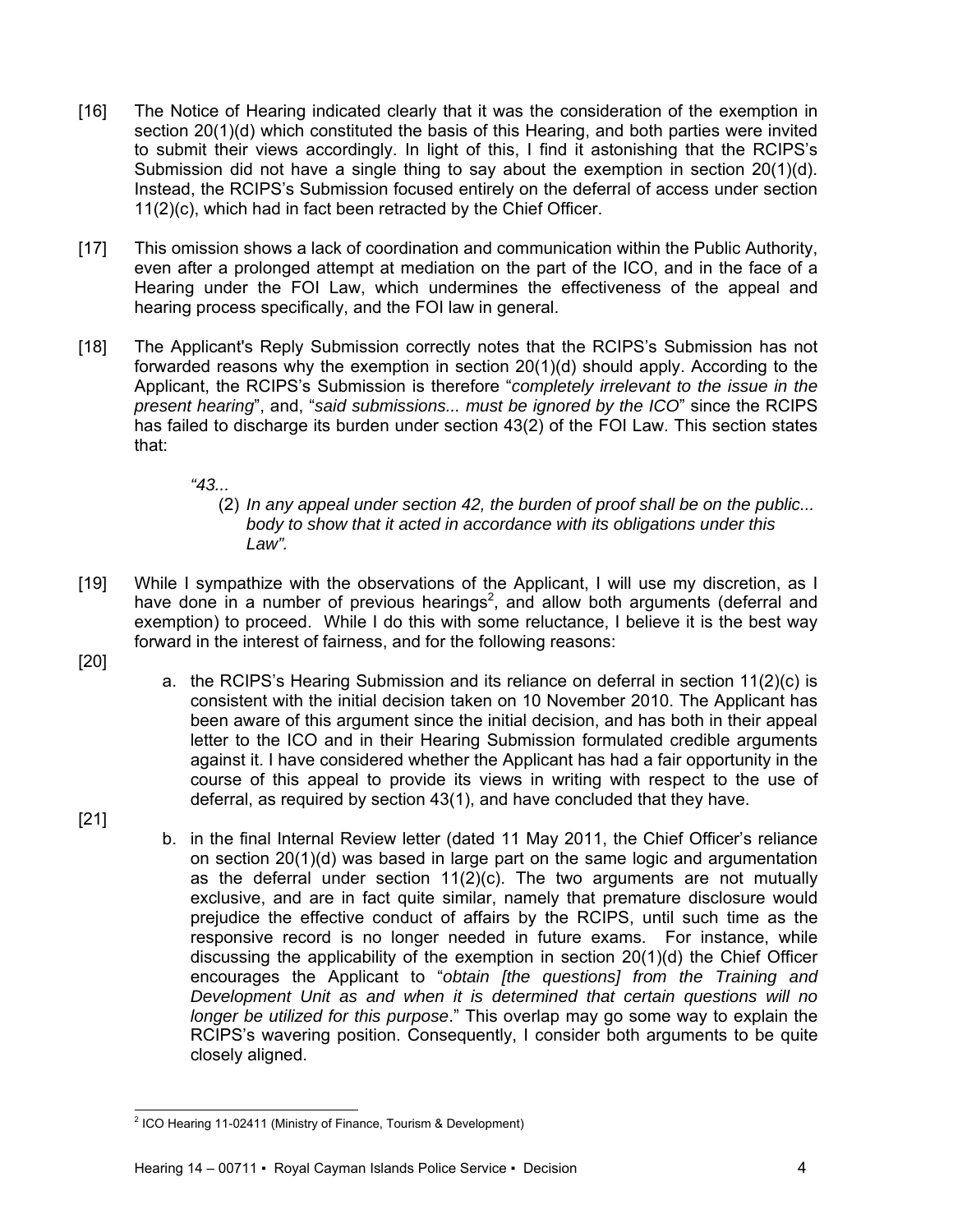- [22] Therefore, the following question will also be considered in this Hearing:
	- **2. Section 11(2)(c) –** Would premature disclosure of the responsive record be contrary to the public interest, until the occurrence of any event after which or the expiration of any period beyond which, the release of the record would not be contrary to the public interest?

### **E. CONSIDERATION OF ISSUES UNDER REVIEW**

#### **1. Section 20(1)(d)**

- [23] The RCIPS has denied access to the requested records on the ground that they are exempt under section 20(1)(d) of the FOI Law. This section states:
	- *"20. (1) A record is exempt from disclosure if-* 
		- *... (d) its disclosure would otherwise prejudice, or would be likely to prejudice, the effective conduct of public affairs.*"

#### **The position of the Royal Cayman Islands Police Service:**

[24] In the Internal Review, the Chief Officer upheld his previous conclusion that,

*"disclosure of these records in their entirety could potentially undermine the promotion process as some individuals may thereafter have an unfair advantage which would discredit the whole examination and promotion process. By extension, the entire force could be brought into disrepute and the resultant damage to the credibility of the service would be in direct conflict with the public interest."* 

[25] The Chief Officer also stated that,

"*disclosure of these records... introduces the possibility that an officer who does not actually possess the required familiarity with, and working knowledge of, the necessary laws, policies, procedures, practices, etc. required by an officer of this*  rank, may in fact pass the exam and subsequently be promoted due to the unfair *advantage that he/she has attained as a result of the disclosure*."

- [26] The RCIPS also claims that "*releasing examination questions to candidates is not the norm of most regional police forces including the RCIPS*." The RCIPS supports this contention with examples from three Caribbean nations, Barbados, Jamaica and Turks and Caicos Islands, but rather fails, since none of the examples seem to demonstrate unambiguously that police exams are in fact not released in these countries.
- [27] In its submission, the RCIPS has supplied the ICO with a number of communications between the parties, relating to the underlying questions and allegations made by the Applicant in respect of the fairness of the exam process to which the responsive record may testify.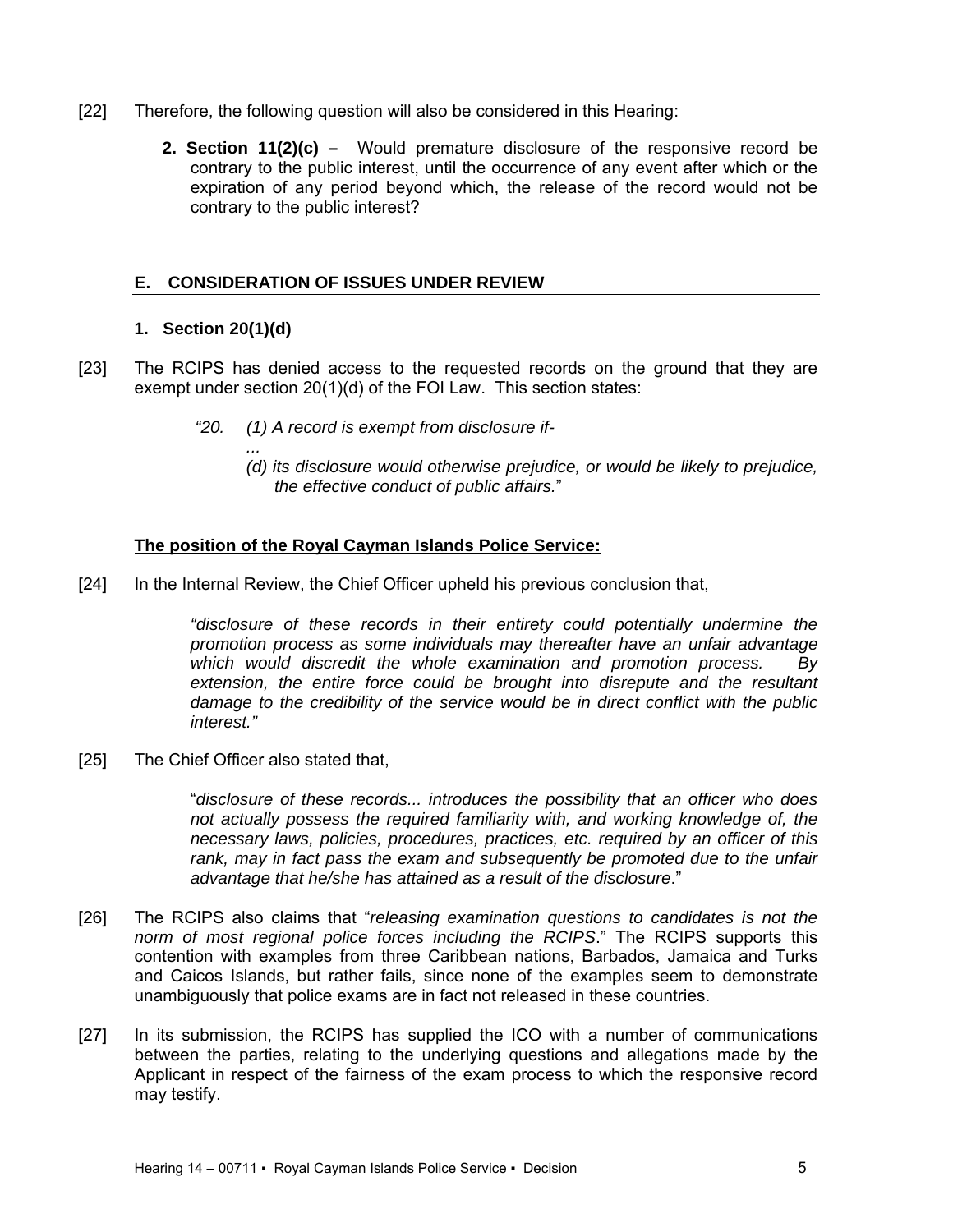[28] Consequently, according to the RCIPS's Submission, "*the issue has not materialized in theory that would favour disclosure for the Public's understanding of an issue that hasn't materialized that could be subject to national debate."* I take this to mean that the RCIPS does not consider that it would be reasonable to support the Applicant's claim that the responsive record should be disclosed because doing so would reveal wrongdoing or maladministration, particularly as the Applicant did not taken advantage of the offer to inspect the records in person.

#### **The position of the Applicant**:

- [29] While it is helpful for any applicant to put forward arguments to support their position, it is important to note that, as per section 43(2) of the FOI Law, in any appeal under section 42, the burden of proof shall be on the public authority to show that it acted in accordance with its obligations under this Law.
- [30] The Applicant reverses the RCIPS's reasoning by stating that,

"*it is the withholding of the questions and answers which renders the examination process unfair because the candidates who sat the test previously (and failed) will henceforth enjoy an unfair advantage over the candidates who are taking the test*  for the first time. In this way, examination conditions are skewed unfairly in favour *of candidates who are re-sitting the exams. This is precisely why past examination papers are routinely made available to all prospective candidates in educational institutions worldwide.*"

- [31] In other words, according to the Applicant, "*it is the non-disclosure of information which threatens to bring the examination process in disrepute*."
- [32] The FOI Law does not require that an Applicant provide a reason for requesting access to a record of the public authority. However, the Applicant in this case has provided much detail relating to the reasons why they have made the application.
- [33] The Applicant points to a number of complaints apparently received from candidates who took the exam, specifically relating to:
	- the fairness of the exam process, e.g. relating to the newly introduced practice of candidates having to write their names on their answer sheets;
	- the appropriateness of the questions, both in terms of composition and content;
	- the alleged inadequacy of the time allocated for the exam;
	- the alleged inappropriateness of the room in which the exam took place; and,
	- the high rate of failure among candidates.
- [34] The Applicant sought resolution of these concerns prior to seeking access under the FOI Law. In the process of doing so, the Applicant received the cooperation of the RCIPS, who have been communicative and have reasonably addressed the questions that were raised. The RCIPS also made an offer - now retracted - to allow the Applicant to inspect the records in person. However, the Applicant believes that their concerns have not adequately been addressed, and that only unconditional access to the responsive record will allow verification and investigation of the above complaints and concerns.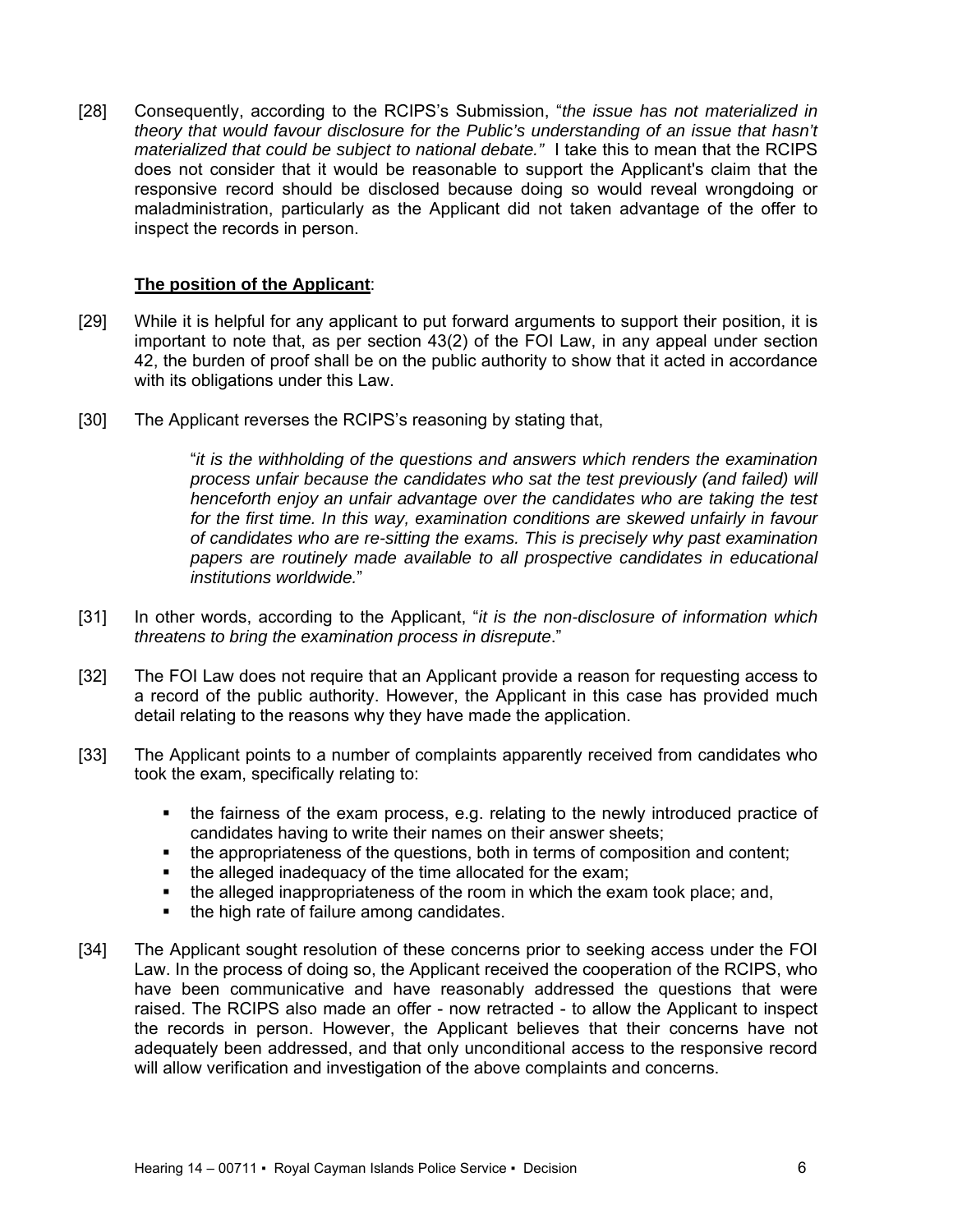### **Discussion**

#### **General Observations**

[35] In this Hearing I will determine whether or not the Applicant has a right to access the responsive records, but I cannot determine whether the RCIPS has conducted the 2010 examinations fairly and appropriately, nor consider the effectiveness of the RCIPS's handling of internal complaints. While I take the allegations made by the Applicant into consideration when determining the public interest both in respect of the exemption in section 20(1)(d) and the deferral in section 11(2)(c), the substance of these allegations falls outside the scope of my statutory powers under the FOI Law to investigate or remedy. The questions relating to the allegations of unfair practices and maladministration might be appropriate for the Complaints Commissioner to address. It appears that even without sight of the responsive records, the Applicant would have sufficient documentation to proceed in this manner.

## **Application of the exemption**

- [36] I am of the opinion that the disclosure of the "*2010 Promotion Examinations Exam Paper and the Marking Matrix*" would be likely to prejudice the effective conduct of public affairs by the RCIPS, because disclosure would be likely to damage the ability of the RCIPS to conduct exams and grant promotions according to standards deemed desirable by senior management and the Training Unit. As such, disclosure would be likely to undermine the credibility of the examination and promotion processes, and might discredit the entire Police force.
- [37] However, I disagree with the Chief Officer's argument that release of the responsive record might give an unfair advantage to some who take the exams in the future in view of the plans to reuse the same questions in future exams. When a general record is disclosed under the FOI Law (unlike a record containing an applicant's personal information), it is released "to the world at large" and anyone can ask for and get a copy, or at least be told where to find the already published document. Therefore, if the record was to be released, anyone could henceforth gain access to it, and the advantage, if any, would not be limited solely to the Applicant.
- [38] **In considering the arguments of both sides, I find that the exemption in section 20(1)(d) is engaged in relation to the responsive record, and its disclosure would prejudice or be likely to prejudice the effective conduct of public affairs.**

# **The public interest test**

[39] Since I have found that the exemption in section 20(1)(d) applies to the responsive record, I must now consider whether the record should, nonetheless, be released in the public interest, as per section 26(1) which states:

> *"Notwithstanding that a matter falls within sections 18, 19 (1) (a), 20 (b), (c) and (d), 21, 22, 23 and 24, access shall be granted if such access would nevertheless be in the public interest."<sup>3</sup>*

l <sup>3</sup> The Law contains a drafting error in that it lists a non–existent subsection 20(d) rather than the intended subsection 20(1)(d) as being subject to the public interest test.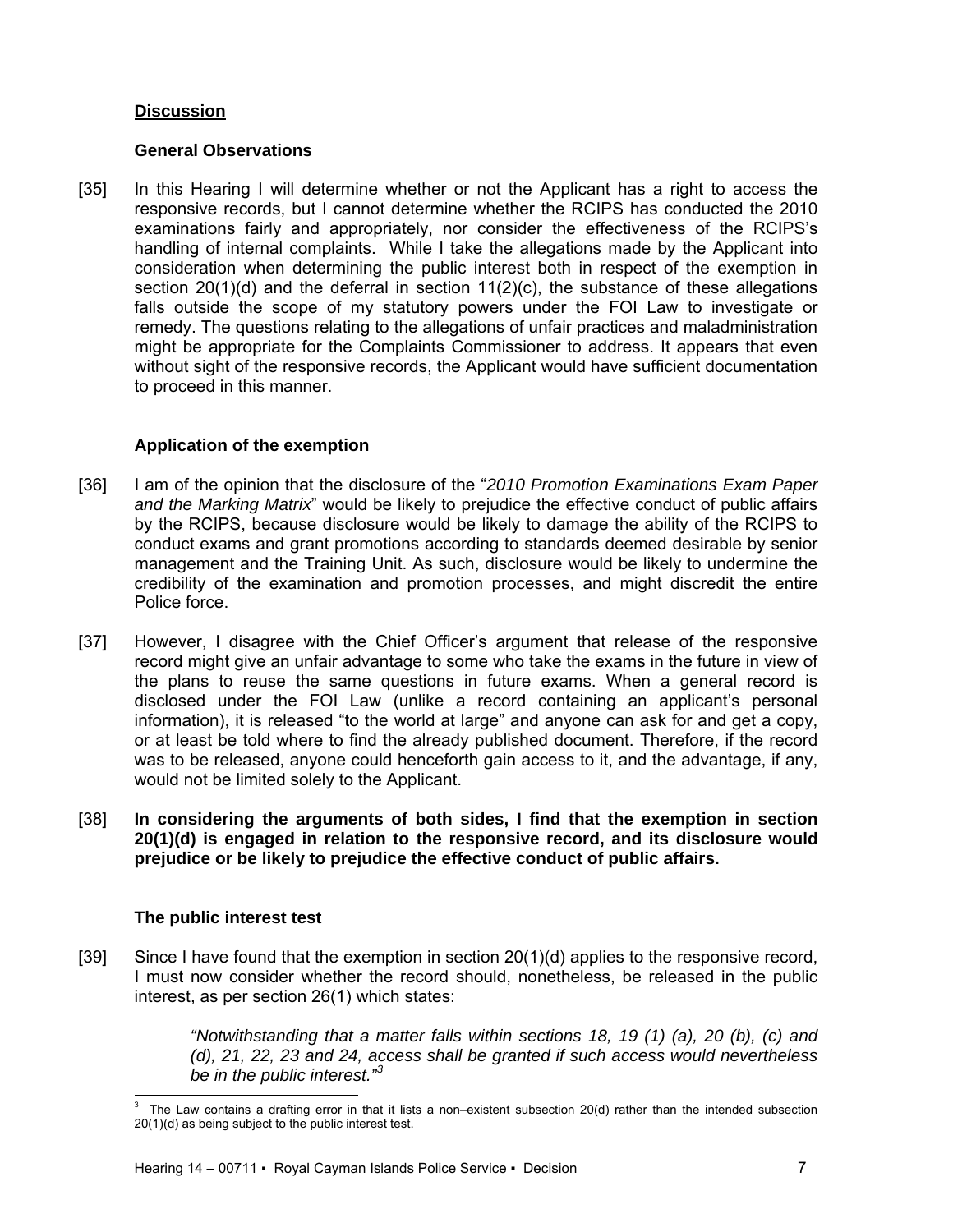- [40] Relevant public interest factors are listed in regulation 2 of the *Freedom of Information (General) Regulations 2008.*
- [41] In the Affidavit that accompanies their submission, the Applicant raises a number of allegations relating to the transparency and fairness of the examinations, as explained above. The Applicant believes that the responsive records would assist with their investigation into these matters. A response to these allegations also forms part of the RCIPS's Submission.
- [42] The Applicant also submits that the reasoning of the RCIPS is fundamentally flawed because the release of the responsive record could not be contrary to the public interest if the RCIPS was willing to allow inspection of the record at the Training Unit's offices. The offer to allow inspection of the record was prior to the FOI request being made, and was repeated in the RCIPS's initial decision and in the first Internal Review, but was retracted in the final Internal Review and the Hearing Submission.
- [43] The RCIPS accepts the potential public interest in *"deter[ring] or reveal[ing] wrongdoing or maladministration, and reveal[ing] untrue, incomplete or misleading information or acts of a public authority".* However, the RCIPS points out that the Applicant "*was afforded a reasonable opportunity to inspect the records"*, but chose not to do so. An offer was also extended for the failed candidates to review their own exam papers, but apparently none, or only a very small number did. The RCIPS has also provided copies of a number of emails between the Applicant and various officers responsible for the Training Unit and its exams, which clearly indicate a willingness on the part of the RCIPS to find a positive solution, short of granting full access to the responsive record.
- [44] In the Internal Review letter (dated 11 May 2011), the Chief Officer pointed out that "*there are internal mechanisms in place for dealing with these types of concerns within the RCIPS that do not require the invocation of the FOI Law*", and encourages the Applicant to use these "*in the interest of efficiency and in recognition of the spirit and intent of the FOI Law*." The Chief Officer does not clarify what these mechanisms are, or how they would render use of the FOI Law unnecessary.
- [45] While the existence and effectiveness of an internal complaints mechanism may have a bearing on the need for an applicant to request information under the FOI Law in general that is, the better the complaints mechanism, the less likely it is that an FOI request will be filed - it does not invalidate an applicant's right to seek access to government records, or in any way diminish the legitimacy of the present application.
- [46] The Chief Officer did not explicitly formulate any public interest arguments, although section 26(1) does subject the exemption in section 20(1)(d) to a public interest test.<sup>4</sup> The Hearing Submission does, however, contain a number of relevant public interest factors.
- [47] The Hearing Submission claims that the RCIPS has no choice but to reuse the exam questions. While there is no policy that dictates this, "*reviewing examination questions on*  an annual basis would further inundate the understaffed Training [Unit] and divert *resources".*

 4 Supra, 3; this omission on the part of the Chief Officer is understandable since the Law contains a drafting error. The ICO pointed out this minor error to both parties in the Fact Report which accompanied the Notice of Hearing in the present case. The ICO has also informed the FOI Law Review Committee of the Legislative Assembly, which is in the process of conducting a statutory review of the FOI Law, so that section 26(1) may be amended accordingly.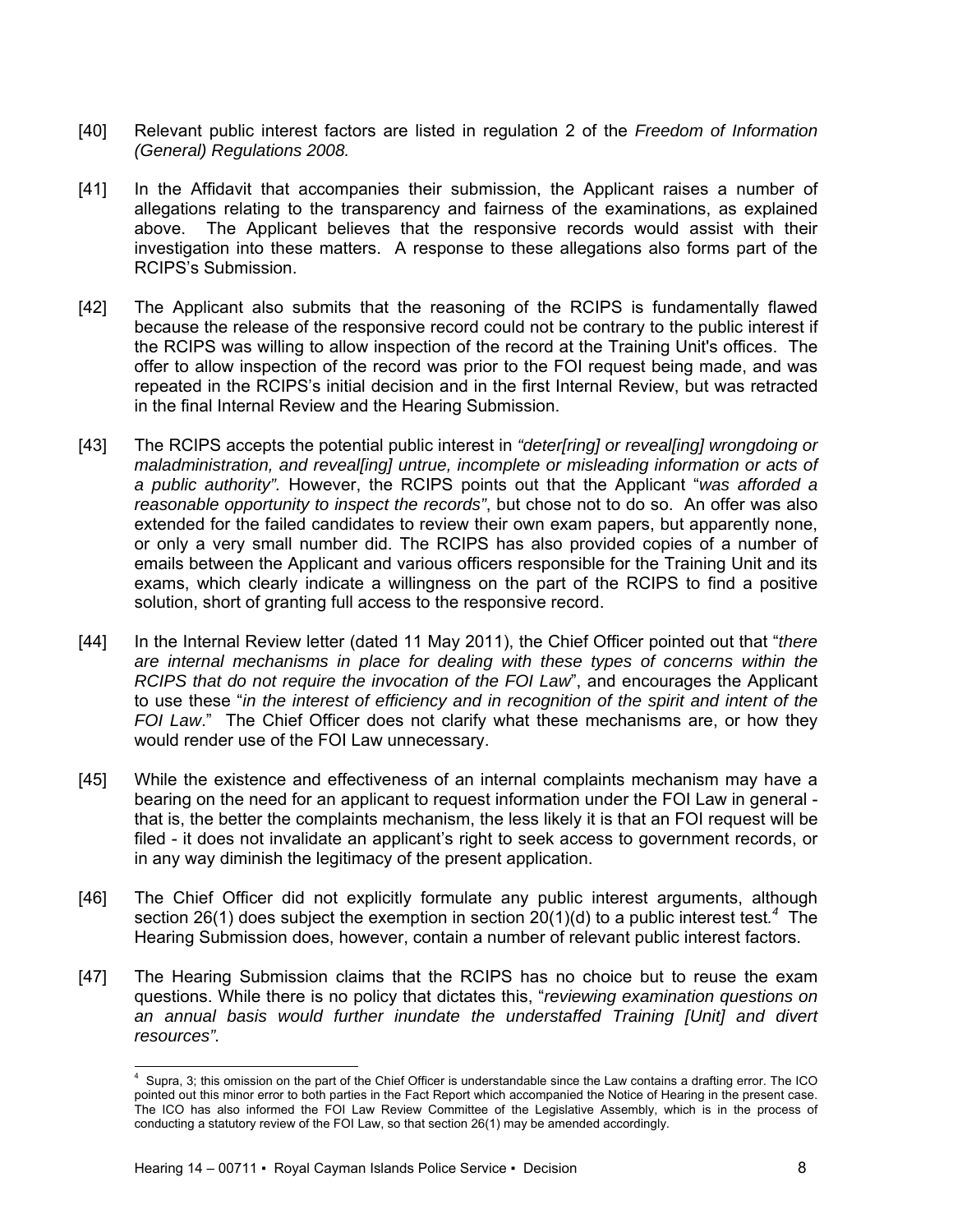- [48] On balance, and after considering the additional background documentation provided in both submissions, I do not accept that the Applicant has responded reasonably to the genuine efforts of the RCIPS to address their allegations short of full release of the responsive record. I believe this diminishes the weight of their allegations in the public interest test. **Therefore, I do not find the Applicant's arguments compelling, and I find that the public interest in securing the integrity of the exam process by the RCIPS prevails.**
- [49] This finding does not in any way impede the RCIPS from disclosing the responsive record, or such parts of it that will no longer be used in future exams, as soon as appropriate, as stated.

## **2. Section 11(2)(c)**

- [50] Although I have already found that the exemption in section 20(1)(d) applies to the responsive record, and that it would not be in the public interest to disclose the responsive record, out of an abundance of caution I will briefly discuss the claim for deferral under section 11(2)(c) as well.
- [51] This section provides that:
	- *"11. …*

*(2) A public authority may defer the grant of access to a record-* 

- *... (c) if the premature release of the record would be contrary to the public interest, until the occurrence of any event after which or the expiration of any period beyond which, the release of the record would not be contrary to the public interest."*
- [52] While the exception in section 11(2)(c) is not subject to a public interest test under section 26(1), it does rely directly on the public interest as a reason for applying a deferral, and, as such, public interest factors are relevant.

## **The position of the Royal Cayman Islands Police Service**

[53] As noted above, the Chief Officer expressed his belief that,

*"disclosure...could potentially undermine the promotion process as some individuals may thereafter have an unfair advantage which would discredit the whole examination and promotion process. By extension, the entire force could be brought into disrepute and the resultant damage to the credibility of the service would be in direct conflict with the public interest."*

- [54] Although not relying on deferral in section 11(2)(c), the Chief Officer invited the Applicant to "*obtain [the questions] from the Training and Development Unit as and when it is determined that certain questions will no longer be utilized for this purpose*."
- [55] In its Submission, the RCIPS justifies reliance on section 11(2)(c) by asserting that "*the examination questions will be repeated or at least a variant of the papers will be used in*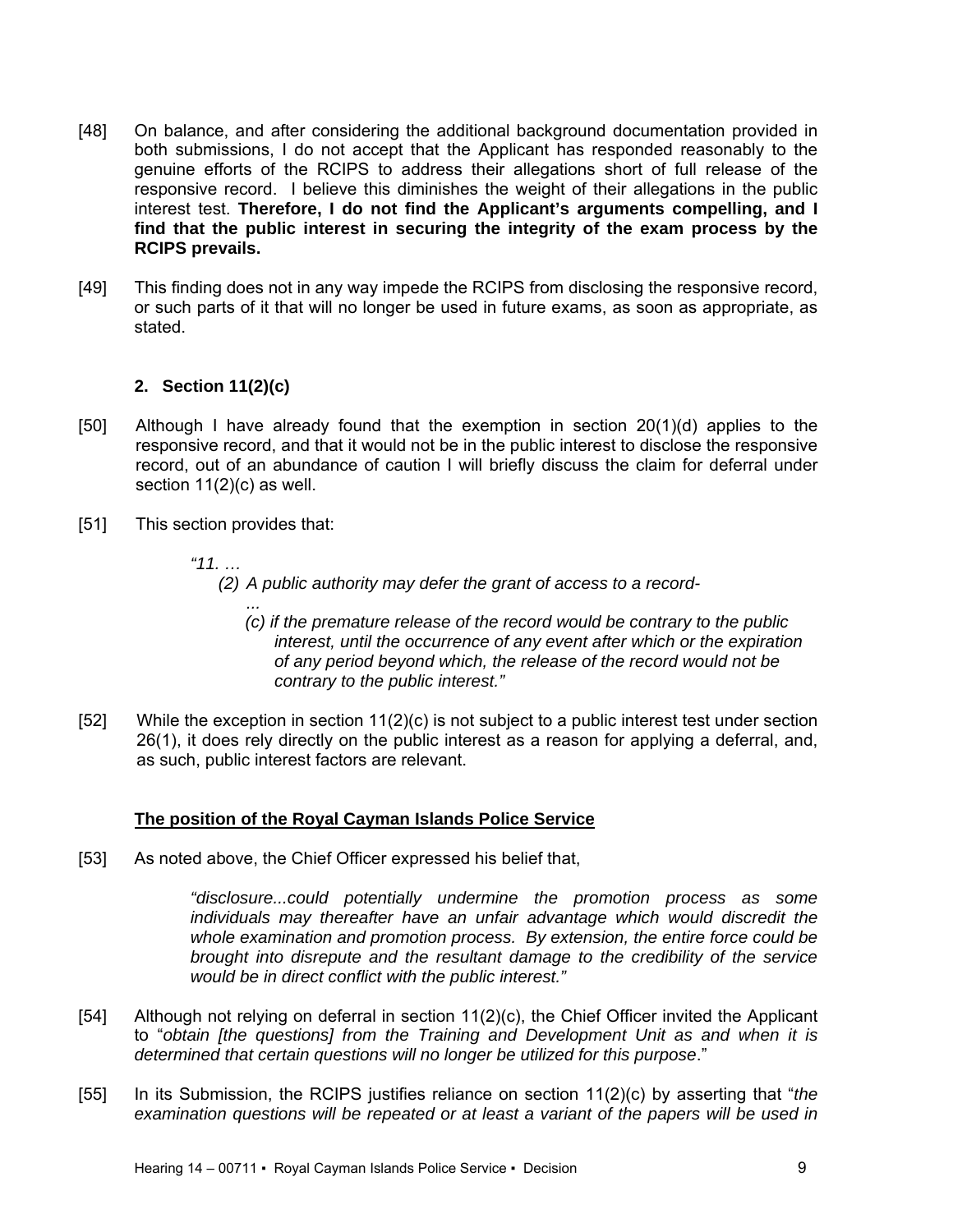*future exams*". The Submission further states that questions will be considered for disclosure on a case by case basis once the RCIPS' training unit has decided "*that certain questions will not be repeated in future exams."* 

[56] The RCIPS does not put forward a finite time limit in relation to the deferral, since the "*[t]raining [Unit] does not have a written policy on how often existing examination questions should be reviewed or a time limit on how long existing questions should be repeated in future exams and refresher courses."* 

## **The position of the Applicant**

- [57] The Applicant submits that the reasoning of the RCIPS is fundamentally flawed because the release of the responsive record could not be contrary to the public interest if the RCIPS was willing to allow inspection of the record at the Training Unit's offices.
- [58] According to the Applicant, the Chief Officer (in his letter of 11 May 2011) has effectively admitted that the RCIPS' position in respect of section 11(2)(c) is flawed by retracting the offer for inspection of the records, and by withdrawing reliance on deferral in section 11(2)(c), and instead choosing to rely on the exemption in section 20(1)(d).
- [59] As previously mentioned, the Applicant in this case has provided a number of reasons why they have made an application for the responsive record, namely in order to examine allegations that the 2010 exam process was unfair and that certain questions, were inappropriate.

#### **Discussion**

- $[60]$  In balancing the arguments relating to the deferral in section 11(2)(c), I consider the RCIPS' argument that release of the exam questions and answers would likely undermine the promotion process, as important and valuable. Particularly in the light of the significant efforts and resources involved in researching and composing the exam questions by the Training Unit, there is a considerable public interest in preventing access to questions which will be used in future exams. Consequently, it would be contrary to the public interest to allow access, and a deferral would therefore seem reasonable.
- [61] These interests need to be weighed against the equally important arguments of accountability and transparency put forward by the Applicant, relating to the transparency and fairness of the examination process. However, I do not believe that the disclosure of the responsive records is necessary in order for the applicant to further pursue these issues.
- [62] In this regard it should be noted again that the RCIPS has demonstrated a credible willingness to accommodate the needs of the Applicant and the complainants, while defending the high standard of its exam questions and process. It should also be noted that there is a significant public interest in allowing a public authority, particularly a police service, a reasonable amount of liberty to define and, if necessary, raise the standards against which it measures candidates for promotion, and to formulate its examination questions accordingly.
- [63] **Having balanced the arguments in favor and against deferral, I find that the application of section 11(2)(c) of the FOI Law by the RCIPS is appropriate, since it**